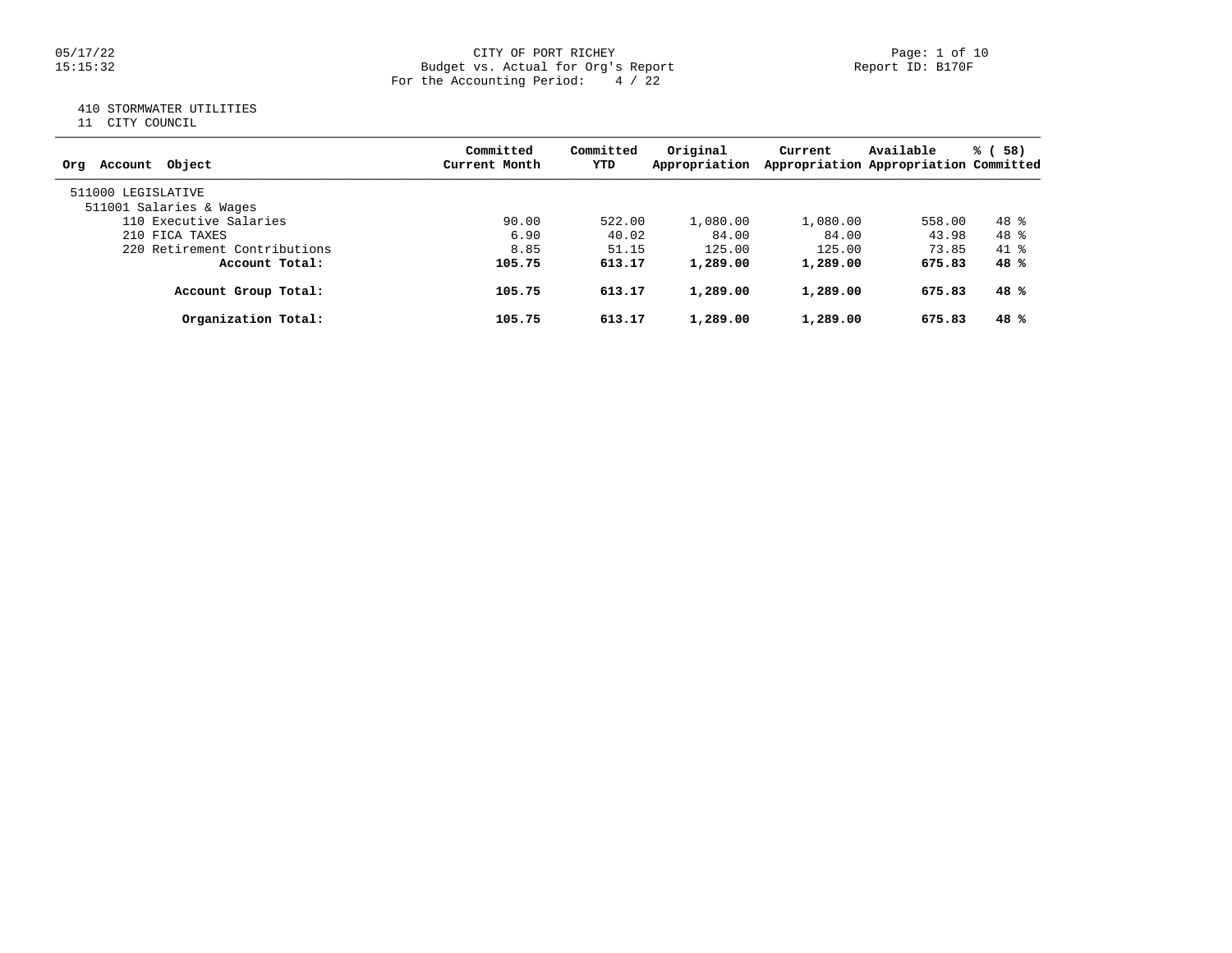#### 05/17/22 CITY OF PORT RICHEY Page: 2 of 10 15:15:32 Budget vs. Actual for Org's Report Report ID: B170F For the Accounting Period: 4 / 22

# 410 STORMWATER UTILITIES

12 ADMINISTRATIVE

| Object<br>Account<br>Orq             | Committed<br>Current Month | Committed<br>YTD | Original<br>Appropriation | Current   | Available<br>Appropriation Appropriation Committed | % (58)             |
|--------------------------------------|----------------------------|------------------|---------------------------|-----------|----------------------------------------------------|--------------------|
| 512000 EXECUTIVE                     |                            |                  |                           |           |                                                    |                    |
| 512001 Salaries & Wages              |                            |                  |                           |           |                                                    |                    |
| 120 Regular Salaries & Wages         | 1,463.00                   | 10,192.85        | 18,900.00                 | 18,900.00 | 8,707.15                                           | 54 %               |
| 140 Overtime                         | 0.00                       | 24.98            | 0.00                      | 0.00      | $-24.98$                                           | $***$ $%$          |
| 149 Vehicle Allowance - City Manager | 15.00                      | 90.00            | 0.00                      | 0.00      | $-90.00$                                           | $***$ 8            |
| 210 FICA TAXES                       | 103.55                     | 725.57           | 1,450.00                  | 1,450.00  | 724.43                                             | $50*$              |
| 220 Retirement Contributions         | 157.04                     | 1,096.80         | 2,050.00                  | 2,050.00  | 953.20                                             | $54$ $\frac{6}{3}$ |
| 230 Health Insurance - Employee      | 272.43                     | 1,353.17         | 2,060.00                  | 2,060.00  | 706.83                                             | 66 %               |
| Account Total:                       | 2,011.02                   | 13,483.37        | 24,460.00                 | 24,460.00 | 10,976.63                                          | 55 %               |
| Account Group Total:                 | 2,011.02                   | 13,483.37        | 24,460.00                 | 24,460.00 | 10,976.63                                          | 55 %               |
| Organization Total:                  | 2,011.02                   | 13,483.37        | 24,460.00                 | 24,460.00 | 10,976.63                                          | 55 %               |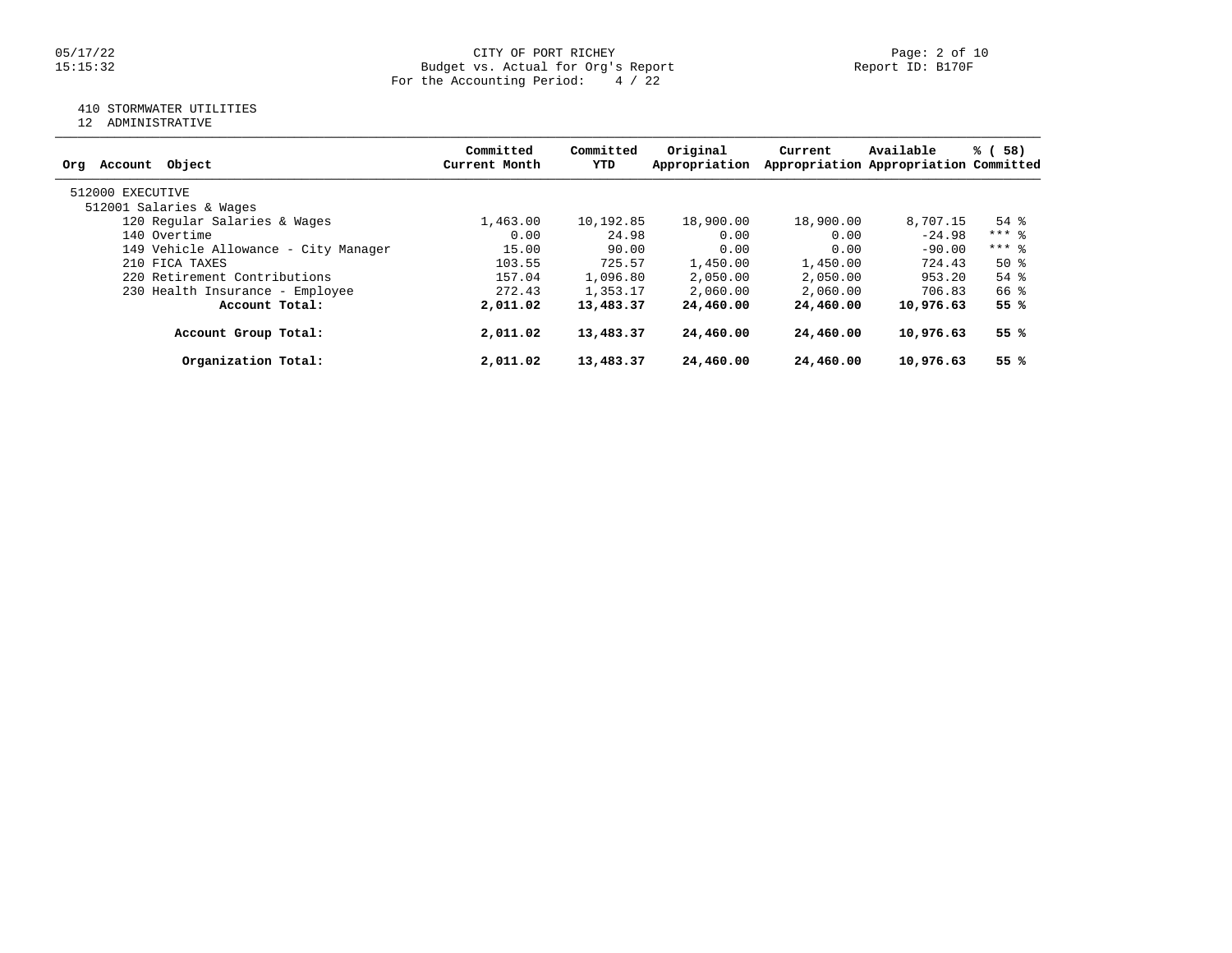#### 05/17/22 Page: 3 of 10 15:15:32 Budget vs. Actual for Org's Report Report ID: B170F For the Accounting Period: 4 / 22

# 410 STORMWATER UTILITIES

13 FINANCE

| Obiect<br>Account<br>Ora                                   | Committed<br>Current Month | Committed<br>YTD | Original<br>Appropriation | Current  | Available<br>Appropriation Appropriation Committed | % (<br>58)         |
|------------------------------------------------------------|----------------------------|------------------|---------------------------|----------|----------------------------------------------------|--------------------|
| 513000 FINANCIAL & ADMINISTRATIVE<br>513001 Salary & Wages |                            |                  |                           |          |                                                    |                    |
| 120 Regular Salaries & Wages                               | 440.57                     | 3,176.38         | 5,780.00                  | 5,780.00 | 2,603.62                                           | $55$ $\frac{6}{3}$ |
| 210 FICA TAXES                                             | 33.48                      | 240.00           | 450.00                    | 450.00   | 210.00                                             | $53$ $%$           |
| 220 Retirement Contributions                               | 47.30                      | 341.31           | 630.00                    | 630.00   | 288.69                                             | $54$ $\frac{6}{3}$ |
| 230 Health Insurance - Employee                            | 82.57                      | 535.36           | 1,100.00                  | 1,100.00 | 564.64                                             | 49 %               |
| Account Total:                                             | 603.92                     | 4,293.05         | 7,960,00                  | 7,960,00 | 3,666.95                                           | 54%                |
| Account Group Total:                                       | 603.92                     | 4,293.05         | 7,960,00                  | 7,960,00 | 3,666.95                                           | 54%                |
| Organization Total:                                        | 603.92                     | 4,293.05         | 7,960.00                  | 7,960,00 | 3,666.95                                           | 54%                |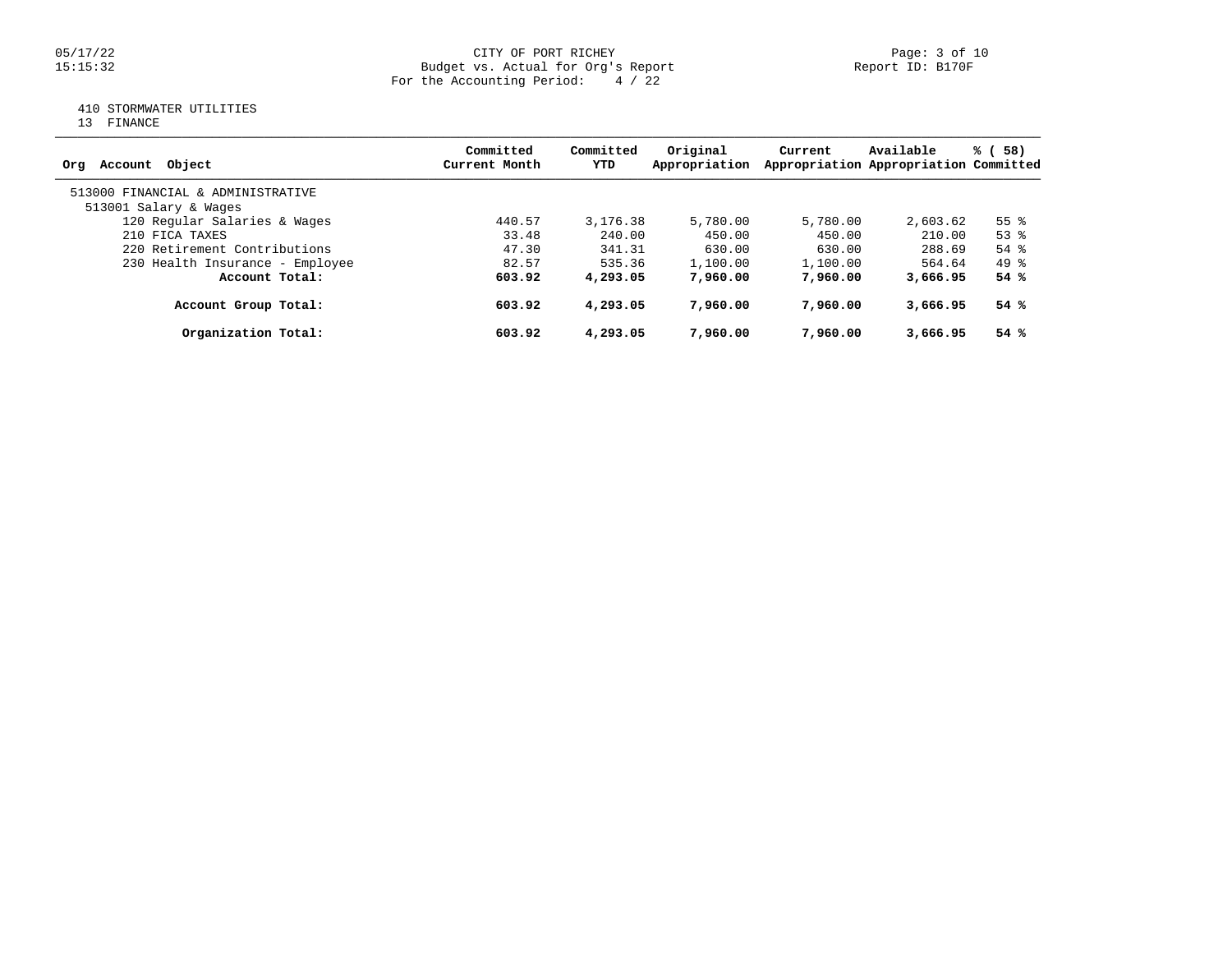# 05/17/22 CITY OF PORT RICHEY<br>15:15:32 Budget vs. Actual for Org's Report Page: 4 Of 10 Budget vs. Actual for Org's Report For the Accounting Period: 4 / 22

#### 410 STORMWATER UTILITIES 14 LEGAL

| <b>LIPATALI</b> |
|-----------------|
|                 |

| Obiect<br>Account<br>Ora                      | Committed<br>Current Month | Committed<br>YTD | Original<br>Appropriation | Current  | Available<br>Appropriation Appropriation Committed | -58)<br>% (    |
|-----------------------------------------------|----------------------------|------------------|---------------------------|----------|----------------------------------------------------|----------------|
| 514000 LEGAL<br>514300 Operating Expenditures |                            |                  |                           |          |                                                    |                |
| 319 City Attorney                             | 0.00                       | 0.00             | 5,000.00                  | 5,000.00 | 5,000.00                                           | 0 %            |
| Account Total:                                | 0.00                       | 0.00             | 5,000.00                  | 5,000.00 | 5,000.00                                           | 0 <sup>8</sup> |
| Account Group Total:                          | 0.00                       | 0.00             | 5,000.00                  | 5,000.00 | 5,000,00                                           | 0 <sup>8</sup> |
| Organization Total:                           | 0.00                       | 0.00             | 5,000.00                  | 5,000.00 | 5,000,00                                           | 0 <sup>8</sup> |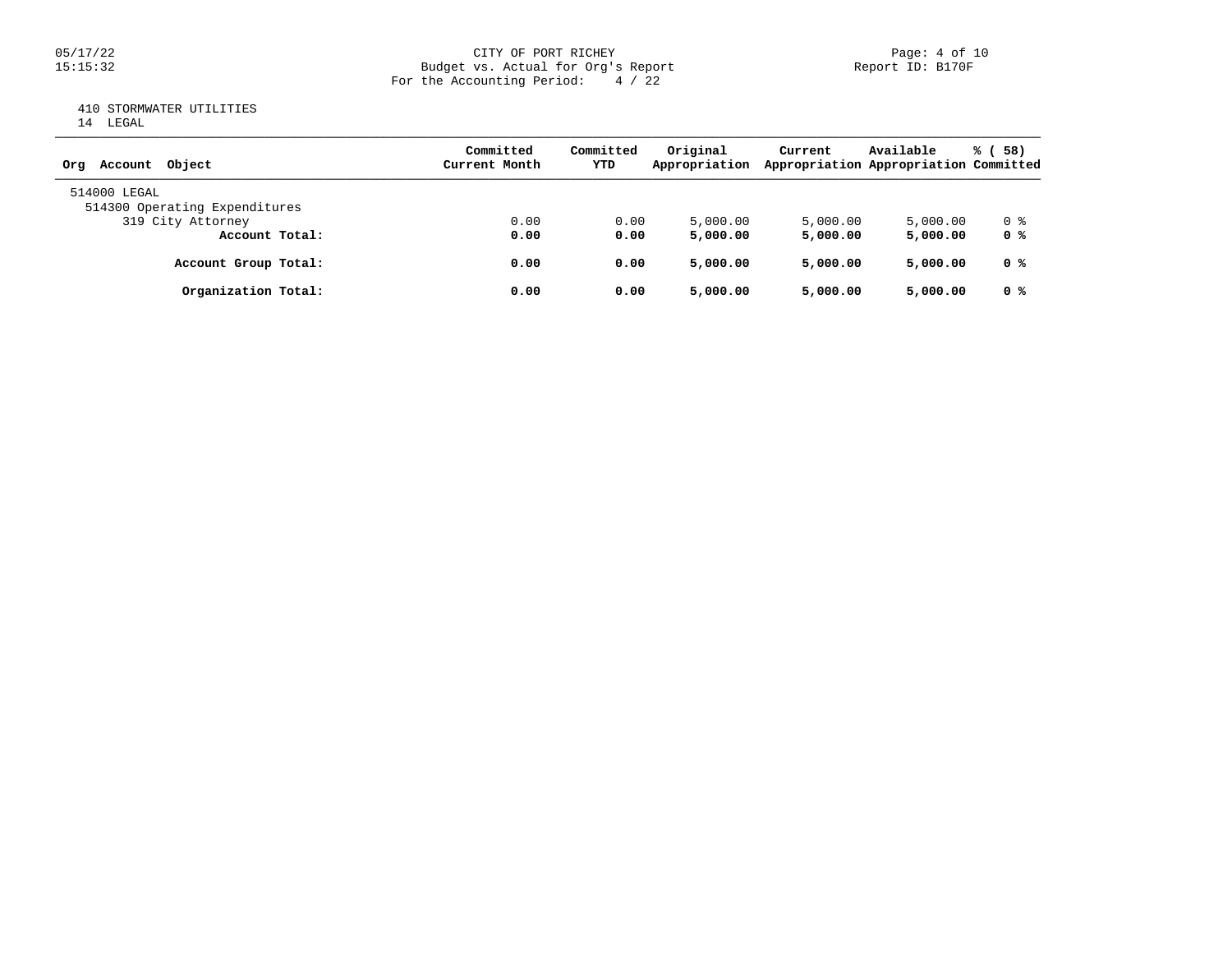#### 05/17/22 Page: 5 of 10 15:15:32 Budget vs. Actual for Org's Report Report ID: B170F For the Accounting Period: 4 / 22

# 410 STORMWATER UTILITIES

16 INFORMATION TECHNOLOGY

| Account Object<br>Orq          | Committed<br>Current Month | Committed<br>YTD | Original<br>Appropriation | Current  | Available<br>Appropriation Appropriation Committed | % (58) |
|--------------------------------|----------------------------|------------------|---------------------------|----------|----------------------------------------------------|--------|
| 516000                         |                            |                  |                           |          |                                                    |        |
| 516001 Salary & Wages          |                            |                  |                           |          |                                                    |        |
| 130 Part-time Salaries & Wages | 114.24                     | 778.77           | 1,600.00                  | 1,600.00 | 821.23                                             | $49*$  |
| 210 FICA TAXES                 | 8.74                       | 59.58            | 130.00                    | 130.00   | 70.42                                              | $46*$  |
| Account Total:                 | 122.98                     | 838.35           | 1,730.00                  | 1,730.00 | 891.65                                             | 48%    |
| Account Group Total:           | 122.98                     | 838.35           | 1,730.00                  | 1,730.00 | 891.65                                             | 48%    |
| Organization Total:            | 122.98                     | 838.35           | 1,730.00                  | 1,730.00 | 891.65                                             | 48%    |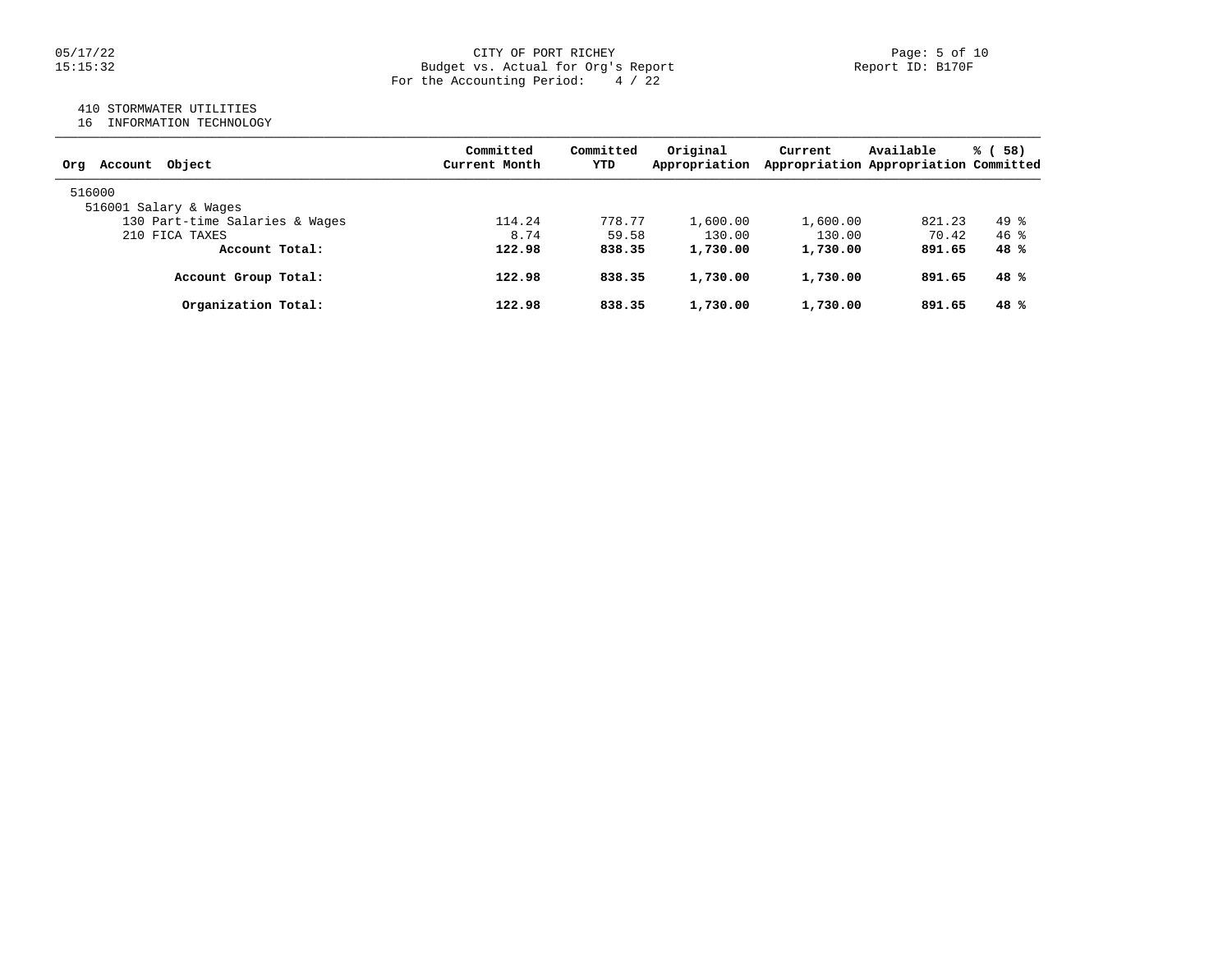#### 05/17/22 CITY OF PORT RICHEY Page: 6 of 10 15:15:32 Budget vs. Actual for Org's Report Report ID: B170F For the Accounting Period: 4 / 22

# 410 STORMWATER UTILITIES

26 HUMAN RESOURCES

| Account Object<br>Org           | Committed<br>Current Month | Committed<br>YTD | Original<br>Appropriation | Current  | Available<br>Appropriation Appropriation Committed | % (<br>58)         |
|---------------------------------|----------------------------|------------------|---------------------------|----------|----------------------------------------------------|--------------------|
| 526000                          |                            |                  |                           |          |                                                    |                    |
| 526001 Salaries & Wages         |                            |                  |                           |          |                                                    |                    |
| 120 Regular Salaries & Wages    | 163.20                     | 1,142.40         | 2,140.00                  | 2,140.00 | 997.60                                             | $53$ $\frac{6}{3}$ |
| 210 FICA TAXES                  | 12.51                      | 87.41            | 165.00                    | 165.00   | 77.59                                              | $53$ $%$           |
| 220 Retirement Contributions    | 17.66                      | 123.62           | 232.00                    | 232.00   | 108.38                                             | $53$ $%$           |
| 230 Health Insurance - Employee | 42.71                      | 303.45           | 520.00                    | 520.00   | 216.55                                             | 58 <sup>8</sup>    |
| Account Total:                  | 236.08                     | 1,656.88         | 3,057.00                  | 3,057,00 | 1,400.12                                           | 54%                |
| Account Group Total:            | 236.08                     | 1,656.88         | 3,057.00                  | 3,057.00 | 1,400.12                                           | 54%                |
| Organization Total:             | 236.08                     | 1,656.88         | 3,057.00                  | 3,057.00 | 1,400.12                                           | 54%                |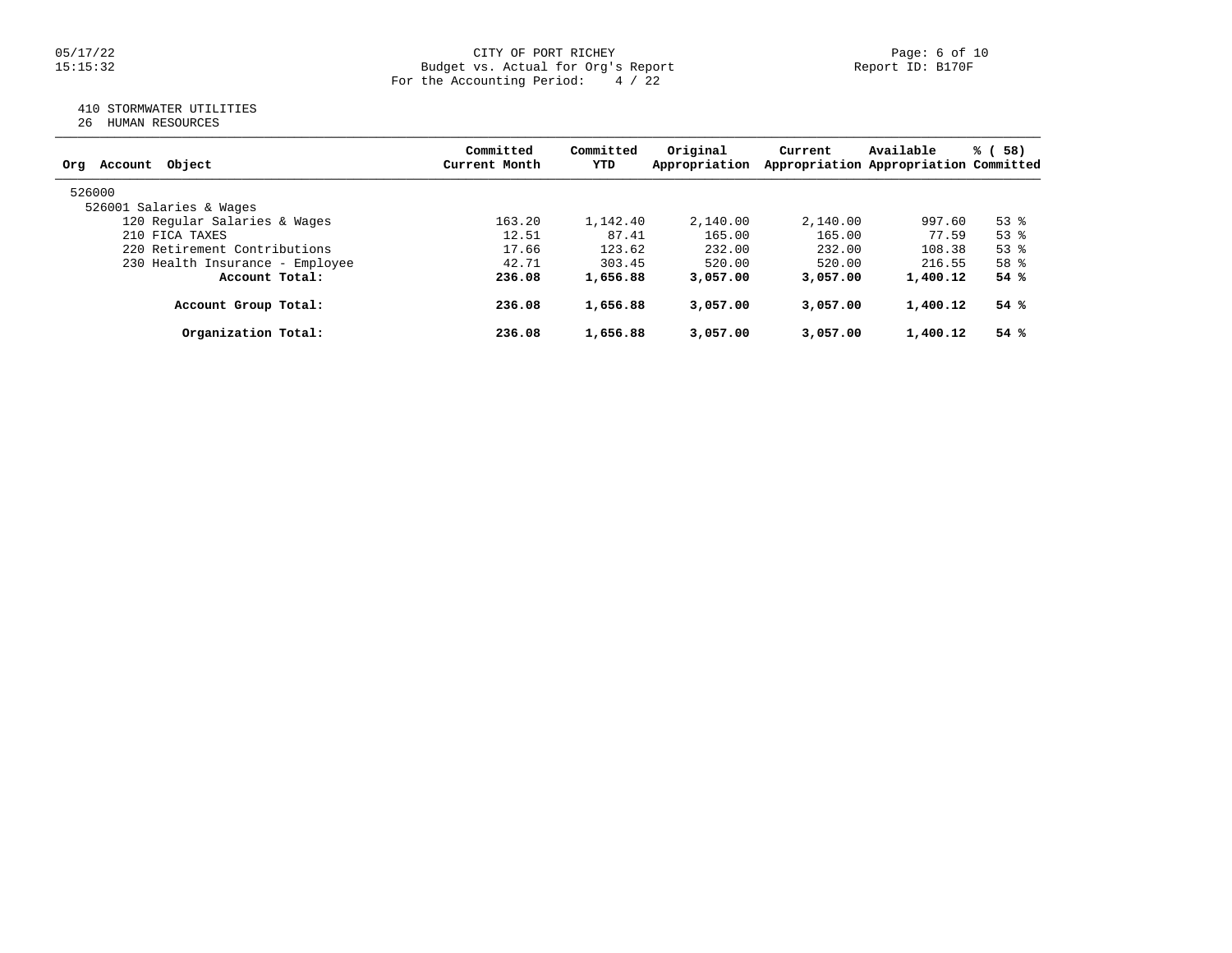#### 05/17/22 CITY OF PORT RICHEY Page: 7 of 10 15:15:32 Budget vs. Actual for Org's Report Report ID: B170F For the Accounting Period: 4 / 22

# 410 STORMWATER UTILITIES

37 STORMWATER UTILITIES

| Object<br>Org Account                   | Committed<br>Current Month | Committed<br>YTD | Original<br>Appropriation | Current    | Available<br>Appropriation Appropriation Committed | % (58)                             |
|-----------------------------------------|----------------------------|------------------|---------------------------|------------|----------------------------------------------------|------------------------------------|
|                                         |                            |                  |                           |            |                                                    |                                    |
| 537000                                  |                            |                  |                           |            |                                                    |                                    |
| 537001 Salaries & Wages                 |                            |                  |                           |            |                                                    |                                    |
| 120 Regular Salaries & Wages            | 2,823.18                   | 19,180.88        | 34,583.00                 | 32,583.00  | 13,402.12                                          | 59%                                |
| 140 Overtime                            | 603.92                     | 1,965.34         | 1,000.00                  | 1,000.00   | $-965.34$                                          | 197 %                              |
| 210 FICA TAXES                          | 279.34                     | 1,625.40         | 2,670.00                  | 2,670.00   | 1,044.60                                           | $61$ %                             |
| 220 Retirement Contributions            | 396.07                     | 2,307.13         | 0.00                      | 2,000.00   | $-307.13$                                          | 115 %                              |
| 230 Health Insurance - Employee         | 1,105.34                   | 7,649.95         | 13,950.00                 | 13,950.00  | 6, 300.05                                          | 55 %                               |
| Account Total:                          | 5,207.85                   | 32,728.70        | 52,203.00                 | 52,203.00  | 19,474.30                                          | 63%                                |
| 537300 Stormwater Operating Expense     |                            |                  |                           |            |                                                    |                                    |
| 301 Training                            | 0.00                       | 0.00             | 500.00                    | 500.00     | 500.00                                             | $0 \text{ }$ $\text{ }$ $\text{ }$ |
| 315 Physical Exams                      | 0.00                       | 0.00             | 500.00                    | 500.00     | 500.00                                             | 0 <sup>8</sup>                     |
| 328 Professional Services               | 3,300.00                   | 9,232.00         | 10,000.00                 | 10,000.00  | 768.00                                             | $92$ $%$                           |
| 333 Brush & Yard Debris Mulching (Brush | 0.00                       | 0.00             | 13,500.00                 | 13,500.00  | 13,500.00                                          | 0 <sup>8</sup>                     |
| 346 Contractual Services                | 22.67                      | 545.27           | 2,000.00                  | 2,000.00   | 1,454.73                                           | $27$ $\frac{6}{5}$                 |
| 465 Vehicle Expense                     | 0.00                       | 0.00             | 11,000.00                 | 11,000.00  | 11,000.00                                          | $0 \text{ }$ $\text{ }$ $\text{ }$ |
| 467 Equipment Maintenance               | 0.00                       | 0.00             | 7,000.00                  | 7,000.00   | 7,000.00                                           | 0 <sup>8</sup>                     |
| 468 Mains/Repairs                       | 0.00                       | 0.00             | 5,000.00                  | 5,000.00   | 5,000.00                                           | 0 <sup>8</sup>                     |
| 502 Miscellaneous                       | 0.00                       | 0.00             | 500.00                    | 500.00     | 500.00                                             | 0 <sup>8</sup>                     |
| 508 Pasco Cty NPDES/Permit Application  | 0.00                       | 0.00             | 200.00                    | 200.00     | 200.00                                             | 0 <sup>8</sup>                     |
| 512 Small Equipment                     | 0.00                       | 0.00             | 1,500.00                  | 1,500.00   | 1,500.00                                           | 0 <sup>8</sup>                     |
| 520 Fuel Expense                        | 0.00                       | 0.00             | 1,500.00                  | 1,500.00   | 1,500.00                                           | $0 \text{ }$ $\text{ }$ $\text{ }$ |
| 525 Uniform Allowance                   | 7.92                       | 7.92             | 0.00                      | 0.00       | $-7.92$                                            | $***$ $%$                          |
| 528 Chemicals                           | 0.00                       | 0.00             | 600.00                    | 600.00     | 600.00                                             | $0 \text{ }$ $\text{ }$ $\text{ }$ |
| Account Total:                          | 3,330.59                   | 9,785.19         | 53,800.00                 | 53,800.00  | 44,014.81                                          | 18 %                               |
| Account Group Total:                    | 8,538.44                   | 42,513.89        | 106,003.00                | 106,003.00 | 63,489.11                                          | 40%                                |
| Organization Total:                     | 8,538.44                   | 42,513.89        | 106,003.00                | 106,003.00 | 63,489.11                                          | 40 %                               |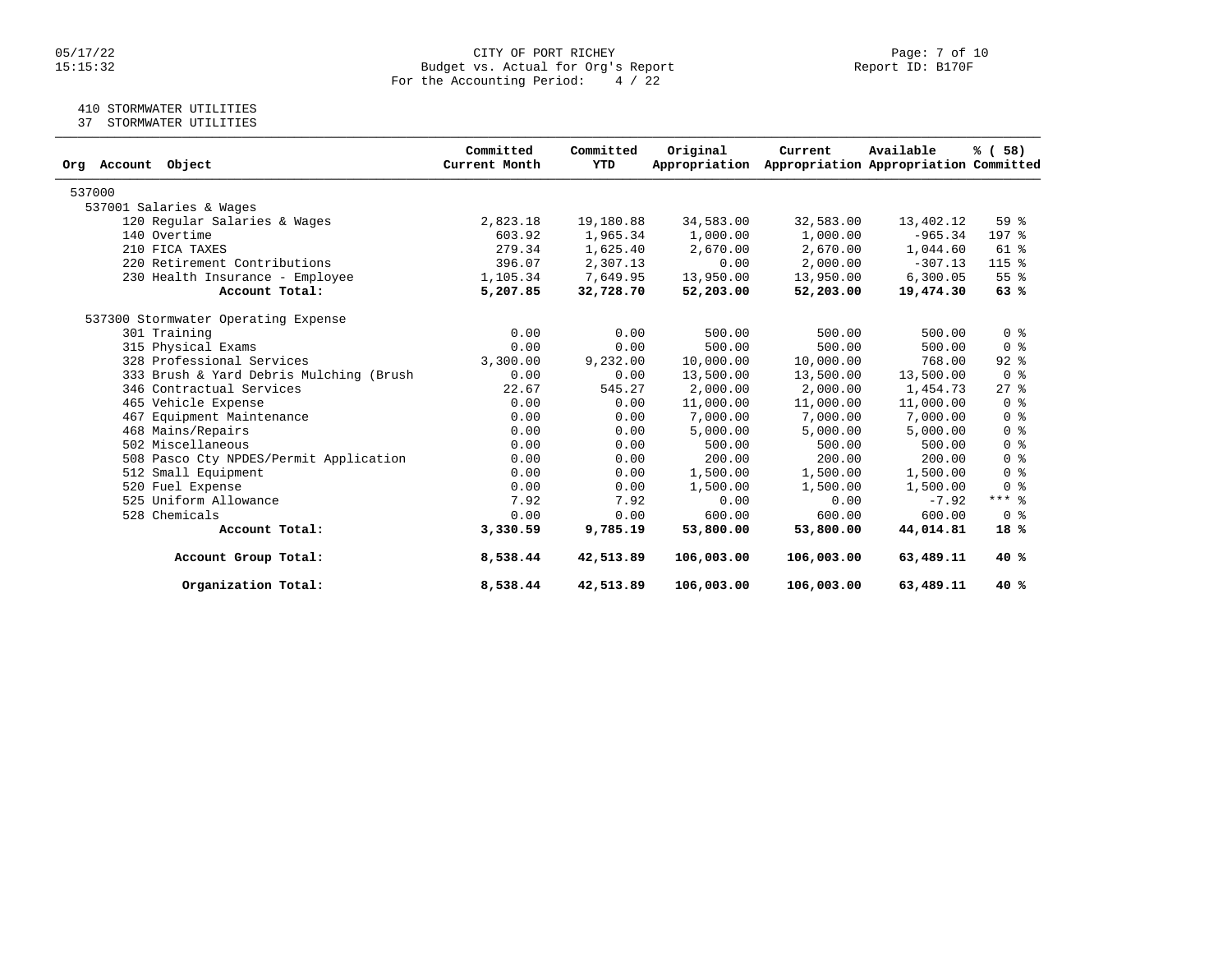#### 05/17/22 CITY OF PORT RICHEY Page: 8 of 10 15:15:32 Budget vs. Actual for Org's Report Report ID: B170F For the Accounting Period: 4 / 22

# 410 STORMWATER UTILITIES

41 PUBLIC WORKS DEPARTMENT

| Object<br>Account<br>Org        | Committed<br>Current Month | Committed<br>YTD | Original<br>Appropriation | Current    | Available<br>Appropriation Appropriation Committed | % (58)             |
|---------------------------------|----------------------------|------------------|---------------------------|------------|----------------------------------------------------|--------------------|
| 541000 ROAD & STREET FACILITIES |                            |                  |                           |            |                                                    |                    |
| 541001 Salaries & Wages         |                            |                  |                           |            |                                                    |                    |
| 120 Regular Salaries & Wages    | 6,075.77                   | 42,521.91        | 76,900.00                 | 76,900.00  | 34, 378, 09                                        | $55$ $\frac{6}{3}$ |
| 140 Overtime                    | 475.31                     | 3,418.75         | 3,000.00                  | 3,000.00   | $-418.75$                                          | $114$ $%$          |
| 210 FICA TAXES                  | 537.27                     | 3,519.20         | 6, 200, 00                | 6,200.00   | 2,680.80                                           | $57$ $\frac{6}{3}$ |
| 220 Retirement Contributions    | 766.21                     | 5,026.69         | 8,670.00                  | 8,670.00   | 3,643.31                                           | 58 %               |
| 230 Health Insurance - Employee | 2,546.62                   | 17,826.32        | 31,500.00                 | 31,500.00  | 13,673.68                                          | $57$ $\frac{6}{3}$ |
| Account Total:                  | 10,401.18                  | 72,312.87        | 126,270.00                | 126,270.00 | 53,957.13                                          | 57 %               |
| Account Group Total:            | 10,401.18                  | 72,312.87        | 126,270.00                | 126,270.00 | 53,957.13                                          | 57 %               |
| Organization Total:             | 10,401.18                  | 72,312.87        | 126,270.00                | 126,270.00 | 53,957.13                                          | 57 %               |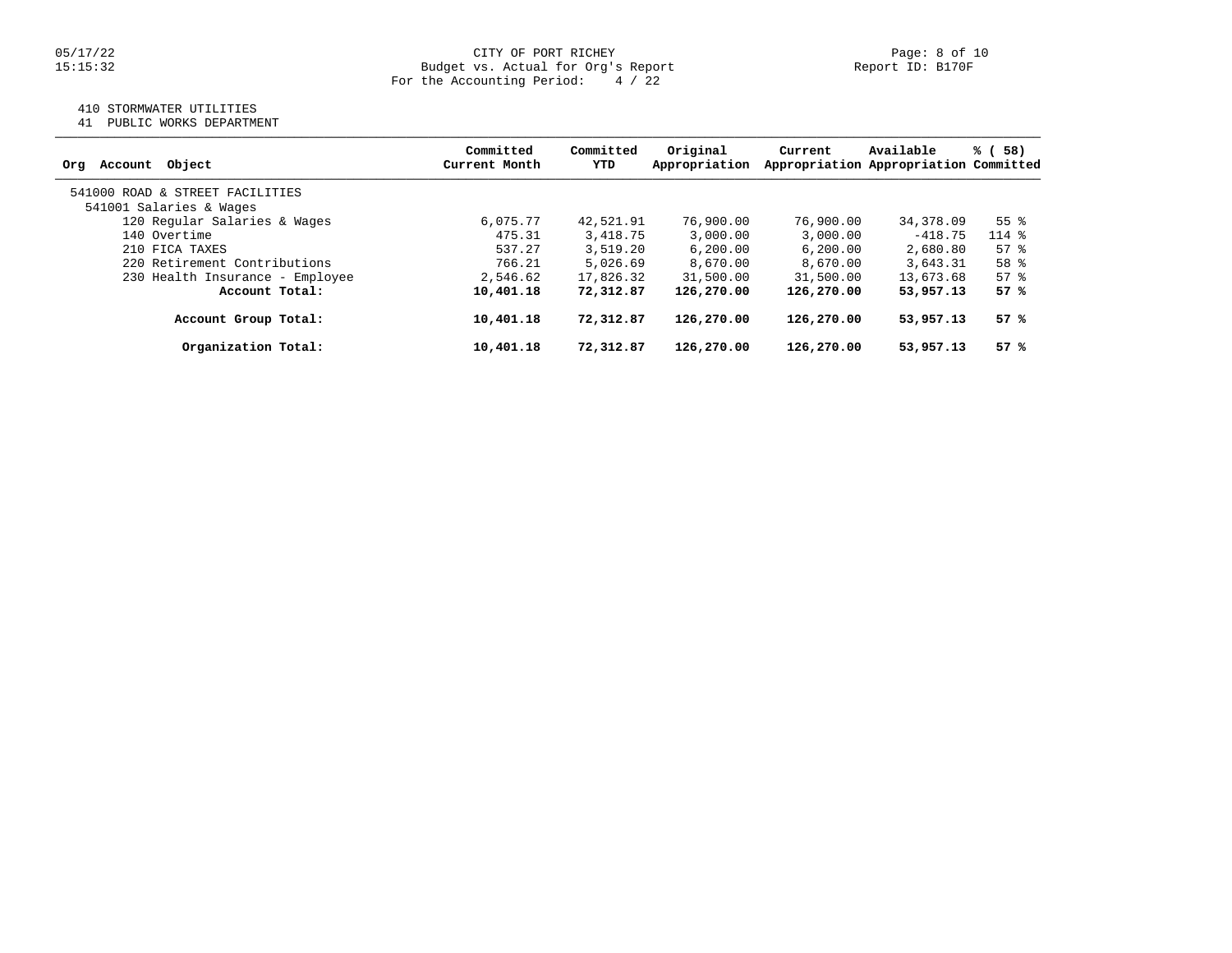#### 05/17/22 CITY OF PORT RICHEY Page: 9 of 10 15:15:32 Budget vs. Actual for Org's Report Report ID: B170F For the Accounting Period: 4 / 22

# 410 STORMWATER UTILITIES

90 CONTINGENCIES

| Object<br>Account<br>Orq                  | Committed<br>Current Month | Committed<br>YTD | Original<br>Appropriation | Current    | Available<br>Appropriation Appropriation Committed | % (58)                             |
|-------------------------------------------|----------------------------|------------------|---------------------------|------------|----------------------------------------------------|------------------------------------|
| 590000                                    |                            |                  |                           |            |                                                    |                                    |
| 590900 CONTINGENCIES                      |                            |                  |                           |            |                                                    |                                    |
| 903 INTERFUND ALLOCATION - CITY COUNCIL   | 0.00                       | 0.00             | 140.00                    | 140.00     | 140.00                                             | 0 <sup>8</sup>                     |
| 904 INTERFUND ALLOCATION - ADMINISTRATION | 0.00                       | 0.00             | 309.00                    | 309.00     | 309.00                                             | 0 <sup>8</sup>                     |
| 905 INTERFUND ALLOCATION - FINANCE        | 0.00                       | 0.00             | 1,566.00                  | 1,566.00   | 1,566.00                                           | $0 \text{ }$ $\text{ }$ $\text{ }$ |
| 909 INTERFUND ALLOCATION - IT             | 0.00                       | 0.00             | 2,118.00                  | 2,118.00   | 2,118.00                                           | 0 <sup>8</sup>                     |
| 911 INTERFUND ALLOCATION - GENERAL        | 0.00                       | 0.00             | 33,062.00                 | 33,062.00  | 33,062.00                                          | 0 <sup>8</sup>                     |
| 916 INTERFUND ALLOCATION - PUBLIC WORKS   | 0.00                       | 0.00             | 4,200.00                  | 4,200.00   | 4,200.00                                           | 0 <sup>8</sup>                     |
| INTERFUND ALLOCATION - HR<br>918          | 0.00                       | 0.00             | 70.00                     | 70.00      | 70.00                                              | 0 <sup>8</sup>                     |
| Account Total:                            | 0.00                       | 0.00             | 41,465.00                 | 41,465.00  | 41,465.00                                          | 0 <sup>8</sup>                     |
| 590910 RESERVE CONTINGENCIES              |                            |                  |                           |            |                                                    |                                    |
| 990 Contingencies                         | 0.00                       | 0.00             | 10,000.00                 | 10,000.00  | 10,000.00                                          | 0 <sub>8</sub>                     |
| Account Total:                            | 0.00                       | 0.00             | 10,000.00                 | 10,000.00  | 10,000.00                                          | 0 <sup>8</sup>                     |
| Account Group Total:                      | 0.00                       | 0.00             | 51,465.00                 | 51,465.00  | 51,465.00                                          | 0 %                                |
| Organization Total:                       | 0.00                       | 0.00             | 51,465.00                 | 51,465.00  | 51,465.00                                          | 0 <sup>8</sup>                     |
|                                           |                            |                  |                           |            |                                                    |                                    |
| Fund Total:                               | 22,019.37                  | 135,711.58       | 327,234.00                | 327,234.00 | 191,522.42                                         | 41 %                               |